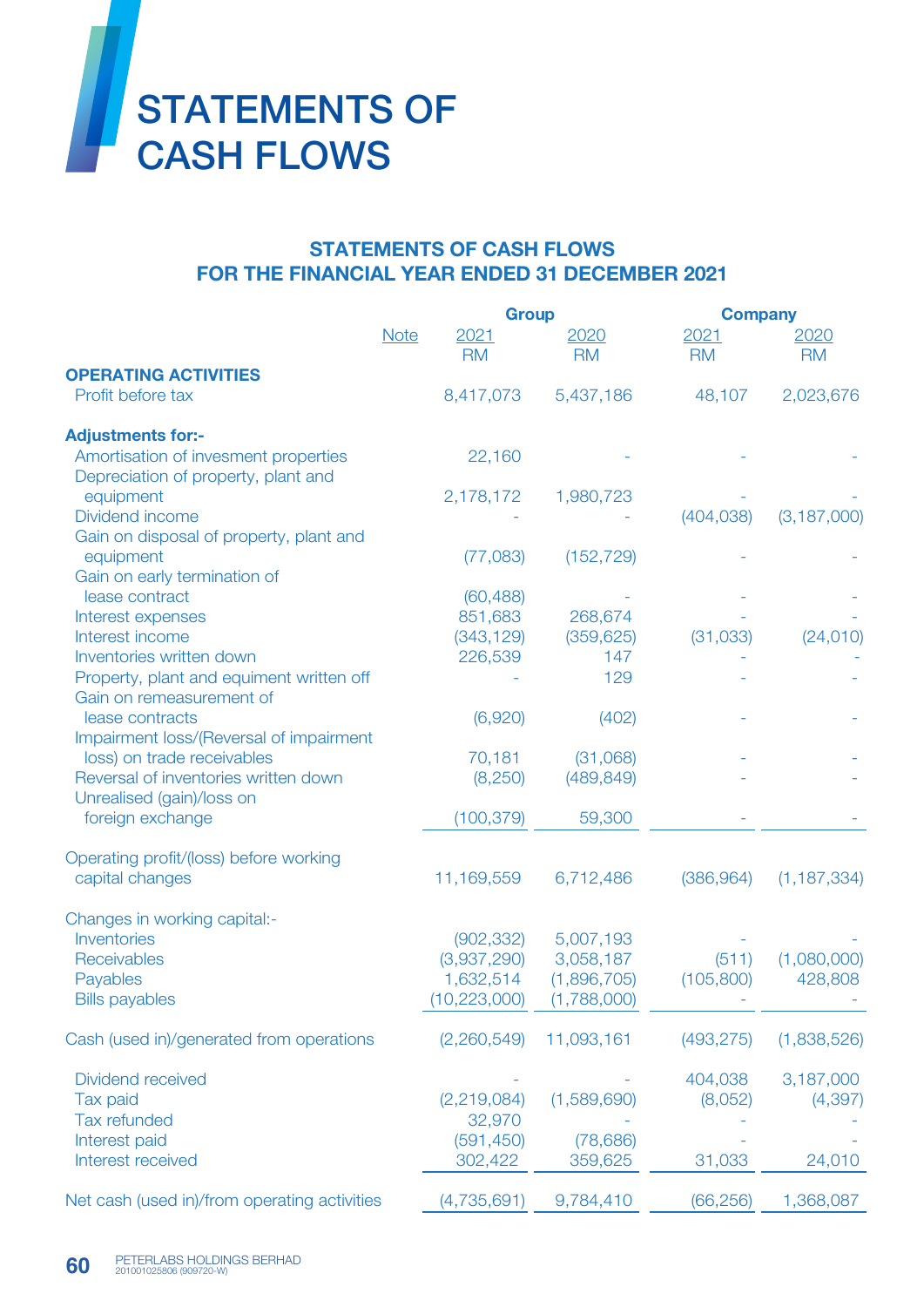# STATEMENTS OF CASH FLOWS (CONT'D)

## STATEMENTS OF CASH FLOWS FOR THE FINANCIAL YEAR ENDED 31 DECEMBER 2021 (CONT'D)

|                                              |             | <b>Group</b>   |             | <b>Company</b> |             |
|----------------------------------------------|-------------|----------------|-------------|----------------|-------------|
|                                              | <b>Note</b> | 2021           | 2020        | 2021           | 2020        |
|                                              |             | <b>RM</b>      | <b>RM</b>   | <b>RM</b>      | <b>RM</b>   |
| <b>INVESTING ACTIVITIES</b>                  |             |                |             |                |             |
| Interest received                            |             | 40,707         |             |                |             |
| Acquisition of subsidiary, net cash acquired | 6           | (1,786,522)    |             | (1,920,000)    |             |
| Repayment/(Advances to) from a subsidiary    |             |                |             | 620            | (1, 972)    |
| Purchase of property, plant and equipment    | A           | (387, 271)     | (309, 863)  |                |             |
| Proceeds from disposal of property, plant    |             |                |             |                |             |
| and equipment                                |             | 145,100        | 214,000     |                |             |
| Net cash used in investing activities        |             | (1,987,986)    | (95, 863)   | (1,919,380)    | (1, 972)    |
|                                              |             |                |             |                |             |
| <b>FINANCING ACTIVITIES</b>                  |             |                |             |                |             |
| Dividend paid                                |             |                | (2,362,139) |                | (2,362,139) |
| Interest paid                                |             | (260, 233)     | (189,988)   |                |             |
| Proceeds from issuance of share capital,     |             |                |             |                |             |
| net of shares issuance expenses              |             |                | 4,361,474   |                | 4,361,474   |
| Net (repayment)/drawdown of                  |             |                |             |                |             |
| revolving credits                            | Β           | (2,000,000)    | (700,000)   |                |             |
| Repayment of lease liabilities               | B           | (1,035,668)    | (686, 710)  |                |             |
| Repayment of term loans                      | B           | (233, 432)     | (550, 029)  |                |             |
| Net cash (used in)/from financing activities |             | (3,529,333)    | (127, 392)  |                | 1,999,335   |
|                                              |             |                |             |                |             |
| <b>CASH AND CASH EQUIVALENTS</b>             |             |                |             |                |             |
| Net changes                                  |             | (10, 253, 010) | 9,561,155   | (1,985,636)    | 3,365,450   |
| Effect of exchange rate changes              |             | 90,311         | (23,036)    |                |             |
| <b>Brought forward</b>                       |             | 24,313,248     | 14,775,129  | 3,797,238      | 431,788     |
|                                              |             |                |             |                |             |
| <b>Carried forward</b>                       |             | 14,150,549     | 24,313,248  | 1,811,602      | 3,797,238   |

#### NOTES TO THE STATEMENTS OF CASH FLOWS

#### A. PURCHASE OF PROPERTY, PLANT AND EQUIPMENT

|                                                 | <b>Group</b> |            | <b>Company</b> |      |
|-------------------------------------------------|--------------|------------|----------------|------|
|                                                 | 2021         | 2020       | 2021           | 2020 |
|                                                 | <b>RM</b>    | <b>RM</b>  | RM             | RM   |
| Total purchases of property, plant              |              |            |                |      |
| and equipment                                   | 1,809,679    | 764,398    |                |      |
| Less: Acquisition by means of lease liabilities | (1,422,408)  | (454, 535) |                |      |
| Total cash used in purchase of property,        |              |            |                |      |
| plant and equipment                             | 387,271      | 309,863    |                |      |